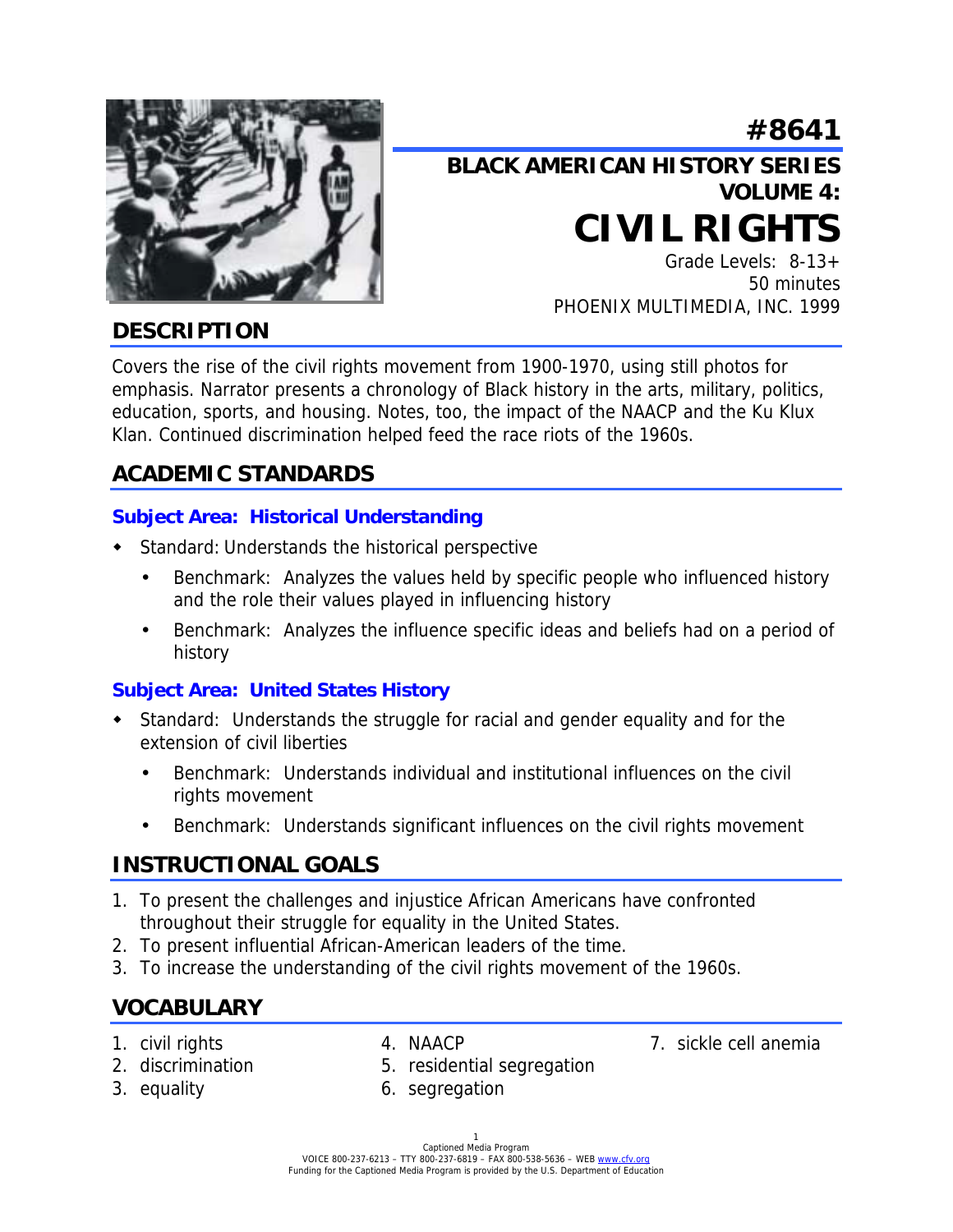# **BEFORE SHOWING**

- 1. Discuss how people have been oppressed throughout history.
- 2. Review the Declaration of Independence, the U.S. Constitution and other documents designed to protect freedom and equality within the United States.
- 3. Discuss vocabulary words utilized in the video.

# **AFTER SHOWING**

### **Discussion Items and Questions**

- 1. What were the influences of the following on African-American history?
	- a. The Apollo Theatre
	- b. The Cotton Club
	- c. NAACP
	- d. Harlem Renaissance
	- e. Harlem Globetrotters
	- f. Scottsboro Boys' Trial
	- g. Nation of Islam
	- h. Tuskegee Airmen
	- i. Brown vs. the Board of Education
	- j. Rosa Parks
	- k. Martin Luther King, Jr.
	- l. "Little Rock Nine"
	- m. Medgar Evers
	- n. 16<sup>th</sup> Street Baptist Church bombing
	- o. 1963 March on Washington
	- p. Malcolm X
	- q. Black Panthers
	- r. Black Power movement
	- s. Stokely Carmichael
- 2. Discuss oppression in the United States.
	- a. What groups have been oppressed in the United States?
	- b. Examine the history of discrimination against African Americans in the United States.
	- c. Discuss the effects of discrimination.
- 3. Discuss ways to overcome prejudice.

### **Applications and Activities**

- 1. Create a list of groups who have battled oppression throughout history.
- 2. Create a timeline of the advances and setbacks faced by African Americans throughout their journey for equality in the U.S.
- 3. Lead a class discussion about the similarities and differences of the struggle for equality for the African-American and the Deaf communities.
- 4. Create a list of the laws and organizations created to assist in guaranteeing the rights of African Americans.

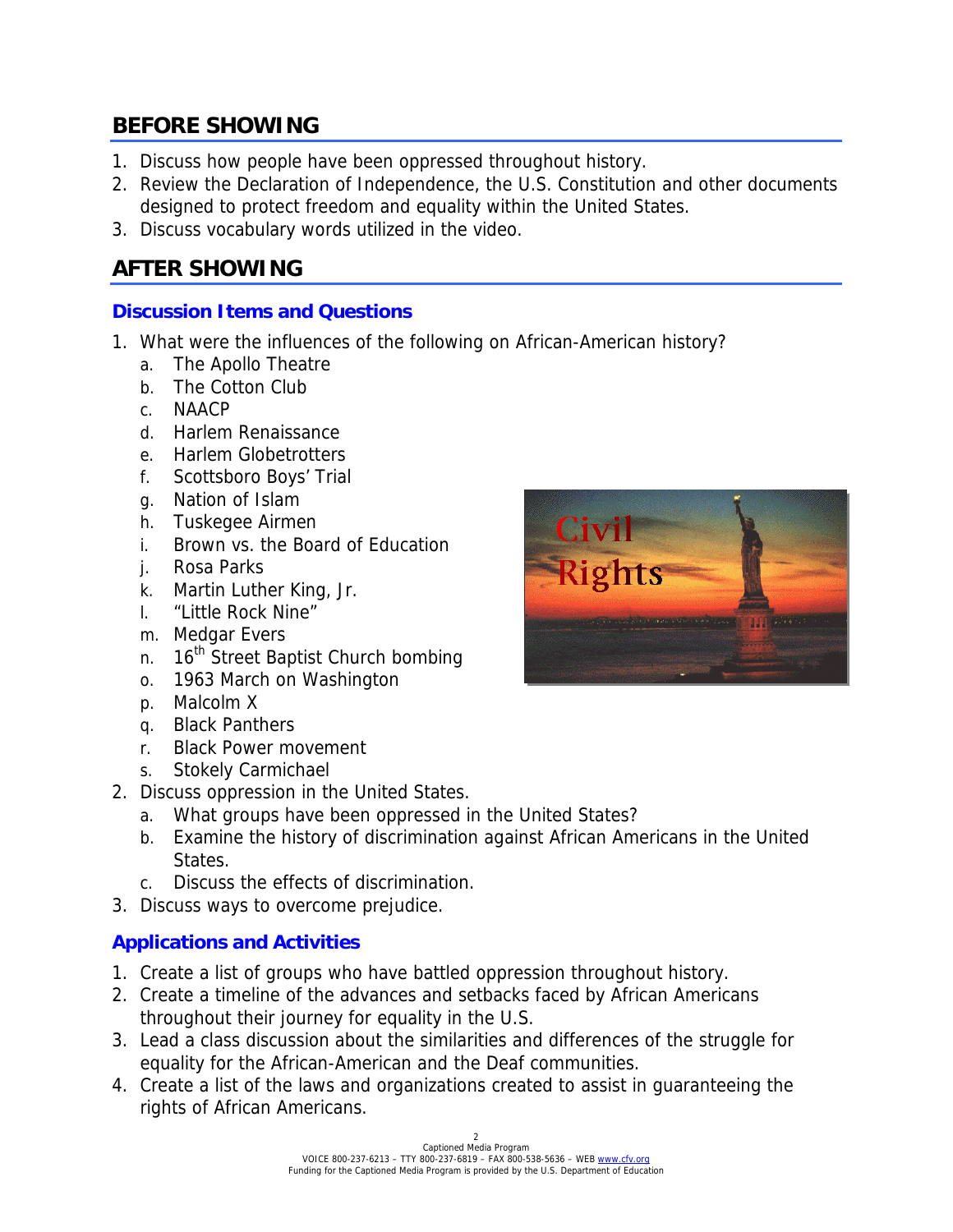- 5. Write a research paper about an influential figure from this period.
- 6. Construct a bulletin board celebrating the life of Martin Luther King, Jr.
- 7. Obtain a copy of Lewis Allen's poem "Strange Fruit," which Billie Holiday later adapted into a song. Discuss the meaning and impact of this work.
- 8. Research the Great Depression and discuss how it was different for African Americans and whites.
- 9. Speculate and discuss the following: although African Americans made up only 11 percent of the national population at the time, during the Vietnam Conflict they made up 16 percent of the draftees.
- 10. Compare and contrast the ideas and visions of the following: Dr. Martin Luther King, Jr., the Black Panthers and Malcolm X.
- 11. Research and discuss the following: While some African Americans have struggled for integration others have supported separatism.
- 12. Outline the development of hate groups in the U.S. beginning with the Ku Klux Klan. Include their beliefs, tactics and strength in today's society.
- 13. Interview a family member or friend who was involved in the Civil Rights Movement. Share this experience with the class.
- 14. Compare and contrast the Civil Rights movement, women's rights, deaf rights, gay rights and other groups who have fought for equality in U.S. history.
- 15. Research the 1936 Berlin Olympics.
	- a. What were Hitler's views about non-Aryan races and how did his attitudes affect the 1936 Olympics?
	- b. Why were Jesse Owens wins so significant in Berlin?
	- c. Create a list of African American Olympians.
	- d. Research other African-American athletes who broke barriers in their sport (i.e. Jackie Robinson) and create a bulletin board displaying their accomplishments.
- 16. Construct a bulletin board promoting multiculturalism.

# **RELATED RESOURCES**



- Black American History Series Volume 3: Reconstruction #8640
- From the Ku Klux Klan to the Black Panthers #2561
- Malcolm  $X \neq 2311$
- Rosa Parks: The Path to Freedom #3654
- We Shall Overcome: A History of the Civil Rights Movement